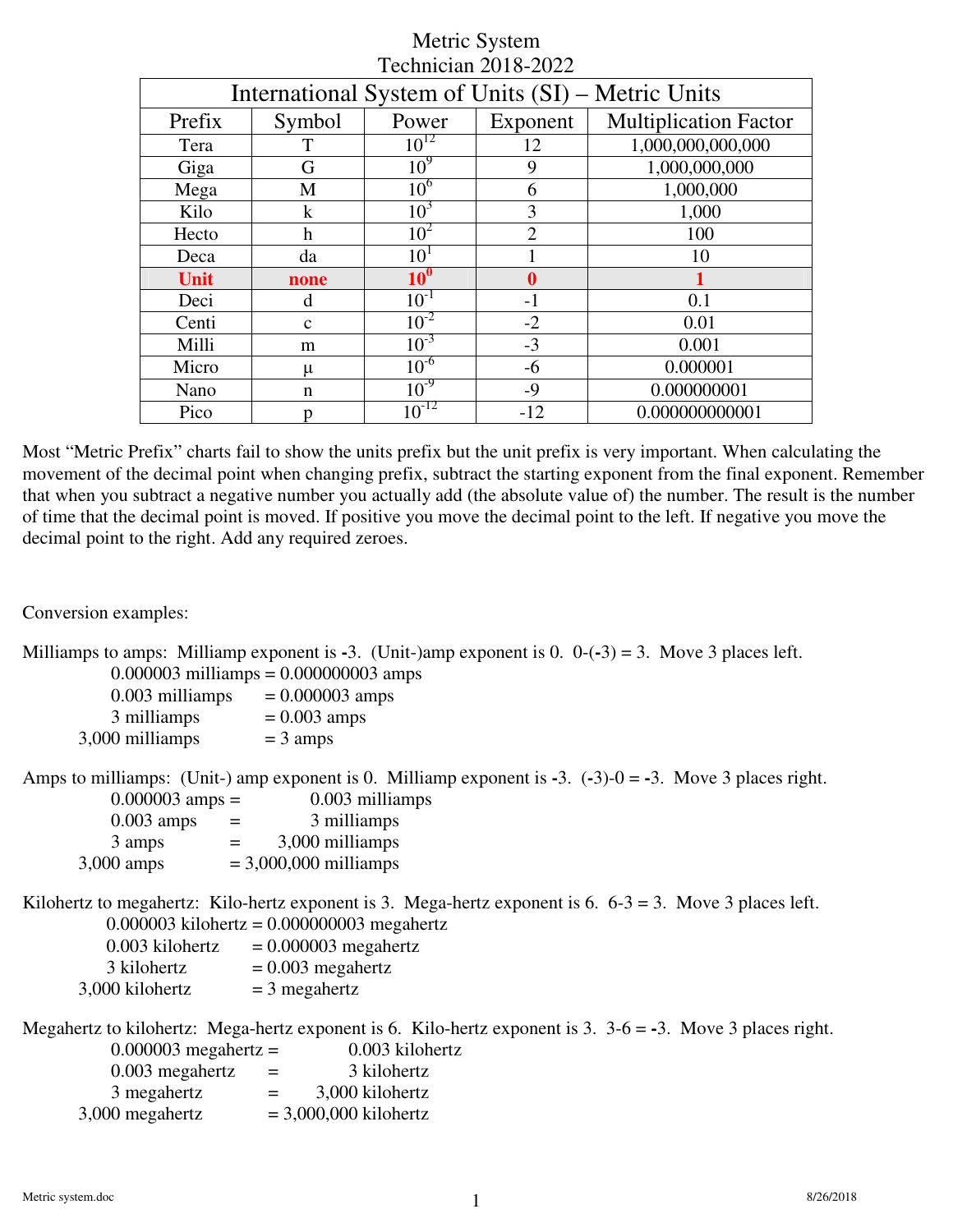| Picofarad to microfarad: Pico-farad exponent is -12. Micro-farad exponent is -6. $(-6)-(-12) = 6$ . Move 6 places left.<br>$0.003$ picofarad = $0.000000003$ microfarad<br>3 picofarad<br>$= 0.000003$ microfarad<br>3,000 picofarad<br>$= 0.003$ microfarad<br>3,000,000 picofarad<br>$=$ 3 microfarad         |                                                       |                                                             |            |
|-----------------------------------------------------------------------------------------------------------------------------------------------------------------------------------------------------------------------------------------------------------------------------------------------------------------|-------------------------------------------------------|-------------------------------------------------------------|------------|
| Microfarad to picofarad: Micro-farad exponent is -6. Pico-farad exponent is -12. $(-12)-(-6) = -6$ . Move 6 places right.<br>$0.000003$ microfarad =<br>0.003 microfarad<br>$=$<br>3,000,000 picofarad<br>3 microfarad<br>$\equiv$ $\equiv$<br>$= 3,000,000,000$ picofarad<br>3,000 microfarad                  | 3 picofarad<br>3,000 picofarad                        |                                                             |            |
| Volts to kilovolts: (Unit-) volts exponent is 0. Kilo-volts exponent is 3. $3-0=3$ . Move 3 places left.<br>0.000003 kilovolts<br>$0.003$ volts =<br>0.003 kilovolts<br>3 volts<br>$=$<br>$3,000$ volts =<br>3 kilovolts<br>3,000,000 volts<br>$=$ 3,000 kilovolts                                              |                                                       |                                                             |            |
| Kilovolts to volts: Kilo-volts exponent is 3. (Unit-)volts exponent is 0. $0-3 = -3$ . Move 3 places right.<br>$0.000003$ kilovolts =<br>$0.003$ volts<br>0.003 kilovolts<br>3 volts<br>$\equiv 1.00000$ and $\sim 1.0000$<br>3 kilovolts<br>$=$ $-$<br>$3,000$ volts<br>3,000 kilovolts<br>$= 3,000,000$ volts |                                                       |                                                             |            |
| From the Technician question pool:                                                                                                                                                                                                                                                                              |                                                       |                                                             |            |
| T5B01 How many milliamperes is 1.5 amperes?                                                                                                                                                                                                                                                                     |                                                       |                                                             |            |
| Multiplication Factor for Milli (ampers) is:<br>Multiplication Factor for Unit (ampers) is:                                                                                                                                                                                                                     | $10^{-3}$<br>10 <sup>0</sup>                          | The Exponent is -3<br>The Exponent is 0                     | (target)   |
| Subtracting the Exponents gives: $(-3) - 0 = -3$                                                                                                                                                                                                                                                                |                                                       |                                                             |            |
| Negative means to move the decimal point 3 places to the right                                                                                                                                                                                                                                                  |                                                       |                                                             |            |
| $1.500$ amperes = 1,500 milliamperes                                                                                                                                                                                                                                                                            |                                                       |                                                             |            |
| 1,500 milliamperes                                                                                                                                                                                                                                                                                              |                                                       |                                                             | (page 2-2) |
| T5B02 What is another way to specify a radio signal frequency of 1,500,000 hertz?                                                                                                                                                                                                                               |                                                       |                                                             |            |
| Multiplication Factor for Mega (hertz) is<br>Multiplication Factor for Kilo (hertz) is<br>Multiplication Factor for Unit (hertz) is                                                                                                                                                                             | 10 <sup>6</sup><br>10 <sup>3</sup><br>10 <sup>0</sup> | The Exponent is 6<br>The Exponent is 3<br>The Exponent is 0 | (target)   |
| Subtracting the Exponents gives $6-0=6$                                                                                                                                                                                                                                                                         | and                                                   | Subtracting the Exponents gives $3-0=3$                     |            |
| Positive means to move the decimal point: 6 places to the left                                                                                                                                                                                                                                                  |                                                       | 3 places to the left                                        |            |
| 1,500,000.0 hertz = $1.500000$ megahertz                                                                                                                                                                                                                                                                        | and                                                   | 1,500,000.0 hertz = $1,500.0$ kilohertz                     |            |
| 1500 kHz                                                                                                                                                                                                                                                                                                        |                                                       |                                                             | (page 2-2) |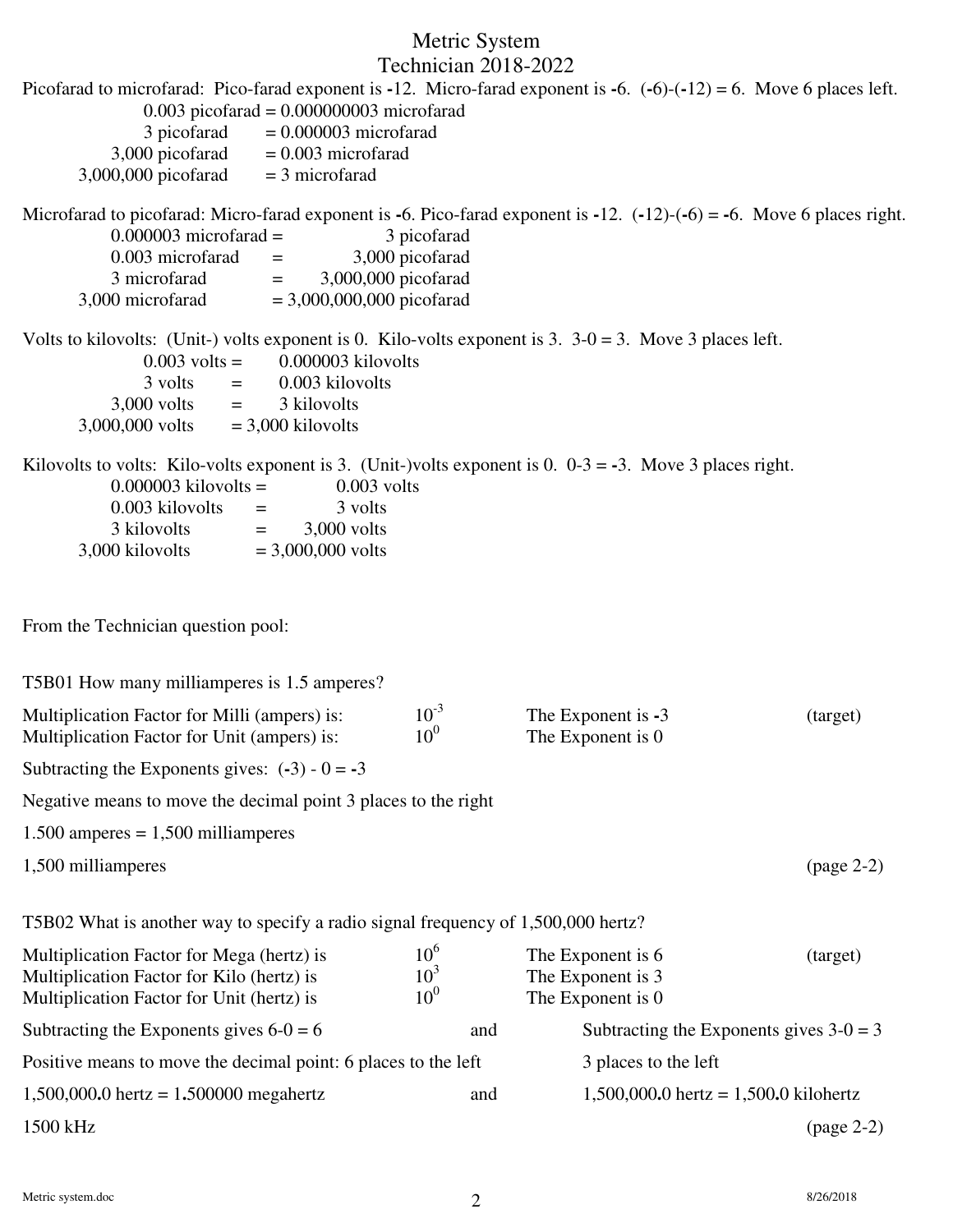| T5B03 How many volts are equal to one kilovolt?                                                                      |                                    |                                         |            |
|----------------------------------------------------------------------------------------------------------------------|------------------------------------|-----------------------------------------|------------|
| The answer is in volts. Convert kilovolts to volts                                                                   |                                    |                                         |            |
| Multiplication Factor for Unit (volts) is:<br>Multiplication Factor for Kilo (volts) is:                             | 10 <sup>0</sup><br>10 <sup>3</sup> | The Exponent is 0<br>The Exponent is 3  | (target)   |
| Subtracting the Exponents gives: $0 - (3) = -3$                                                                      |                                    |                                         |            |
| Negative means to move the decimal point 3 places to the right                                                       |                                    |                                         |            |
| $1.000$ kilovolt = 1,000.0 volts                                                                                     |                                    |                                         |            |
| One thousand volts                                                                                                   |                                    |                                         | (page 2-2) |
| T5B04 How many volts are equal to one microvolt?                                                                     |                                    |                                         |            |
| The answer is in volts. Convert microvolts to volts                                                                  |                                    |                                         |            |
| Multiplication Factor for Unit (volts) is:<br>Multiplication Factor for Micro (volts) is:                            | 10 <sup>0</sup><br>$10^{-6}$       | The Exponent is 0<br>The Exponent is -6 | (target)   |
| Subtracting the Exponents gives: $0 - (-6) = 6$                                                                      |                                    |                                         |            |
| Positive means to move the decimal point 6 places to the left                                                        |                                    |                                         |            |
| 1.0 microvolt = $0.000001$ volts                                                                                     |                                    |                                         |            |
| One one-millionth of a volt                                                                                          |                                    |                                         | (page 2-2) |
| T5B05 Which of the following is equivalent to 500 milliwatts?                                                        |                                    |                                         |            |
| All answers are in watts so convert milliwatts to watts.                                                             |                                    |                                         |            |
| Multiplication Factor for Unit (watts) is:<br>Multiplication Factor for Milli (watts) is:                            | 10 <sup>0</sup><br>$10^{-3}$       | The Exponent is 0<br>The Exponent is -3 | (target)   |
| Subtracting the Exponents gives: $0 - (-3) = 3$                                                                      |                                    |                                         |            |
| Positive means to move the decimal point 3 places to the left                                                        |                                    |                                         |            |
| 500.0 milliwatts = $0.500$ watts                                                                                     |                                    |                                         |            |
| 0.5 watts                                                                                                            |                                    |                                         | (page 2-2) |
| T5B06 If an ammeter calibrated in amperes is used to measure a 3000-milliampere current, what reading would it show? |                                    |                                         |            |
| The answer is in amperes so convert milliamperes to amperes.                                                         |                                    |                                         |            |
| Multiplication Factor for Unit (amperes) is:<br>Multiplication Factor for Milli (amperes) is:                        | 10 <sup>0</sup><br>$10^{-3}$       | The Exponent is 0<br>The Exponent is -3 | (target)   |
| Subtracting the Exponents gives: $0 - (-3) = 3$                                                                      |                                    |                                         |            |
| Positive means to move the decimal point 3 places to the left                                                        |                                    |                                         |            |
| $3,000.0$ milliamperes = $3.000$ amperes                                                                             |                                    |                                         |            |
| 3 amperes                                                                                                            |                                    |                                         | (page 2-2) |
|                                                                                                                      |                                    |                                         |            |